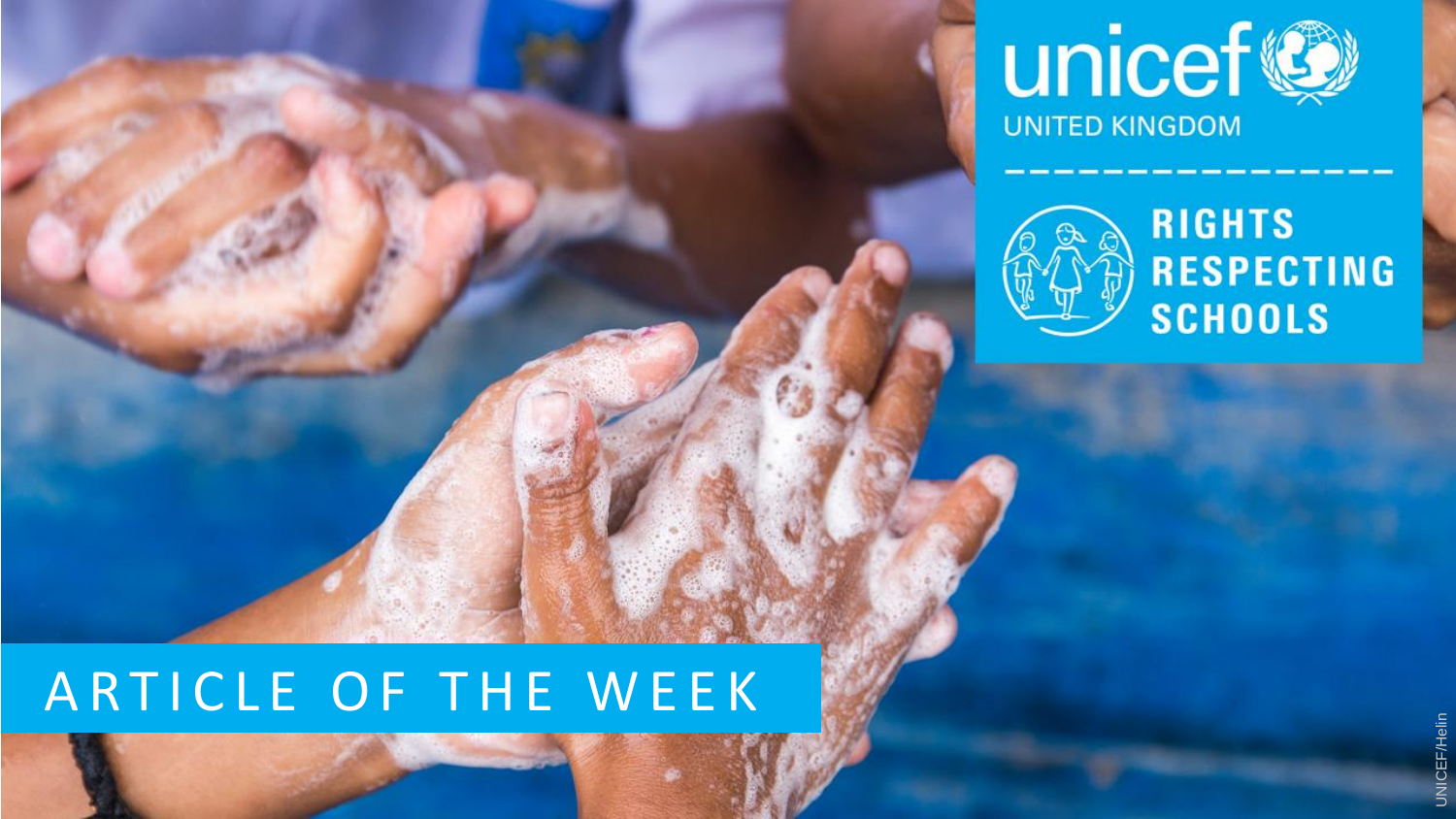#### GUESS THE ARTICLE

These pictures provide a clue to this week's article.

How do these pictures help you? Can you guess how they are linked together?

Write down your thoughts or discuss with someone in your house.









UNICEF/Zhanibekov Wikimedia Commons UNICEF/Adriko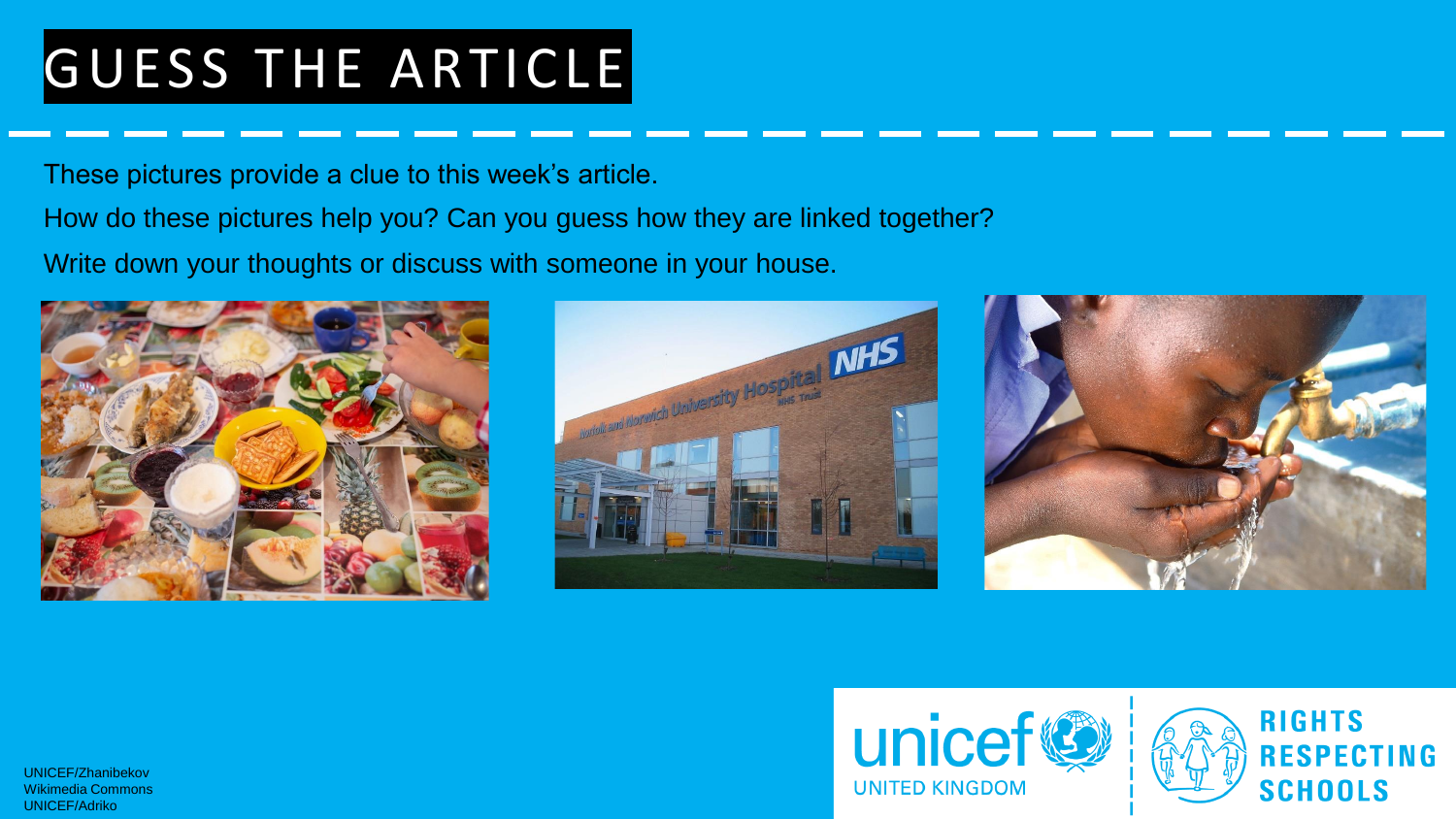### INTRODUCING… ARTICLE 24



Frances introduces Article 24 – Health Care



Article 24 – Health Care - ensures that every child has the right to the best possible health.

Governments must provide good quality **health care, clean water, nutritious food, and a clean environment and education on health** and well-being so that children can stay healthy.

Richer countries must help poorer countries achieve this.



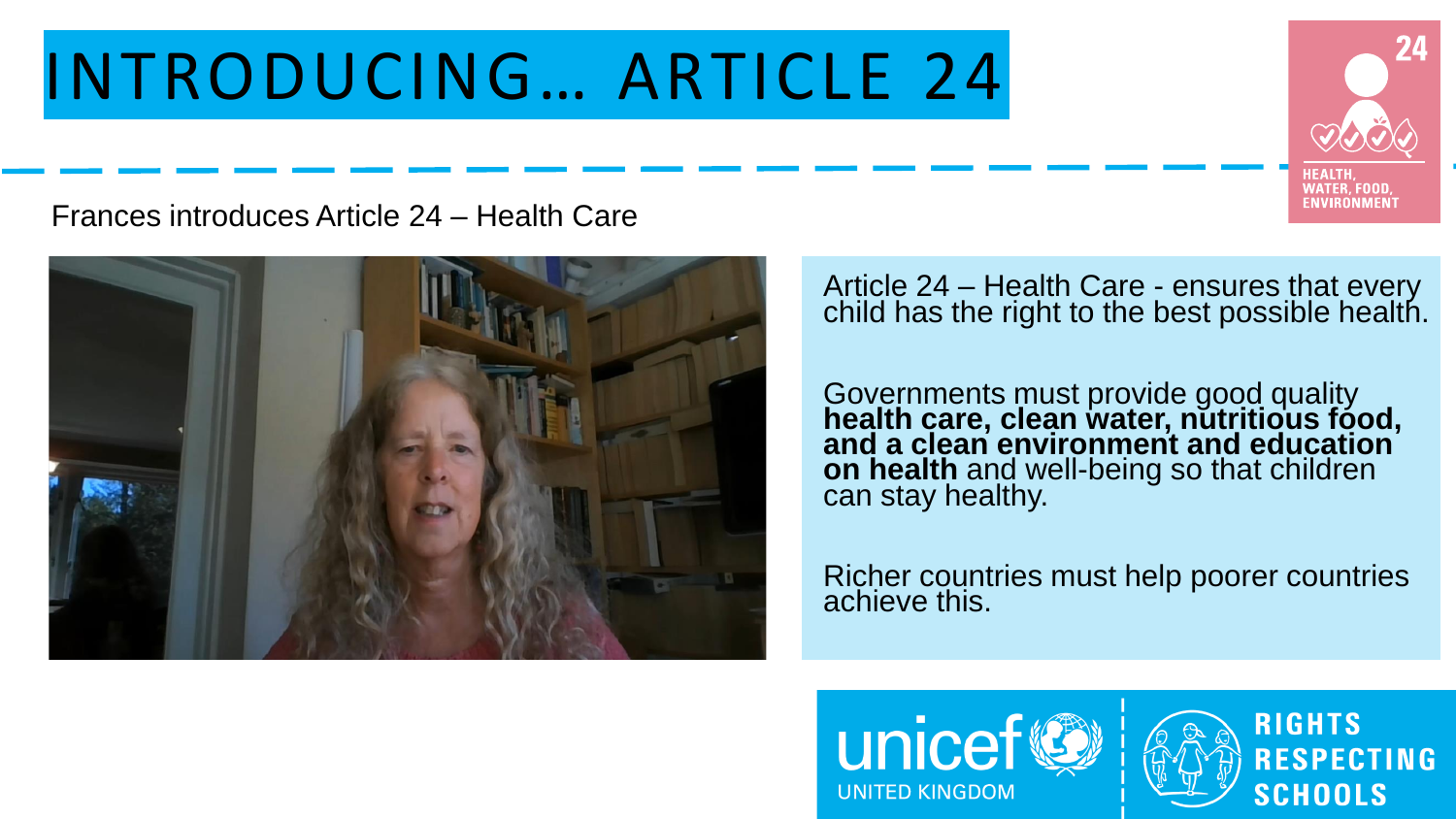#### WHAT DO YOU NEED TO BE HEALTHY?

How many ideas can you think of to help you be healthy?

> Write them down and then compare your answers with the next slide.



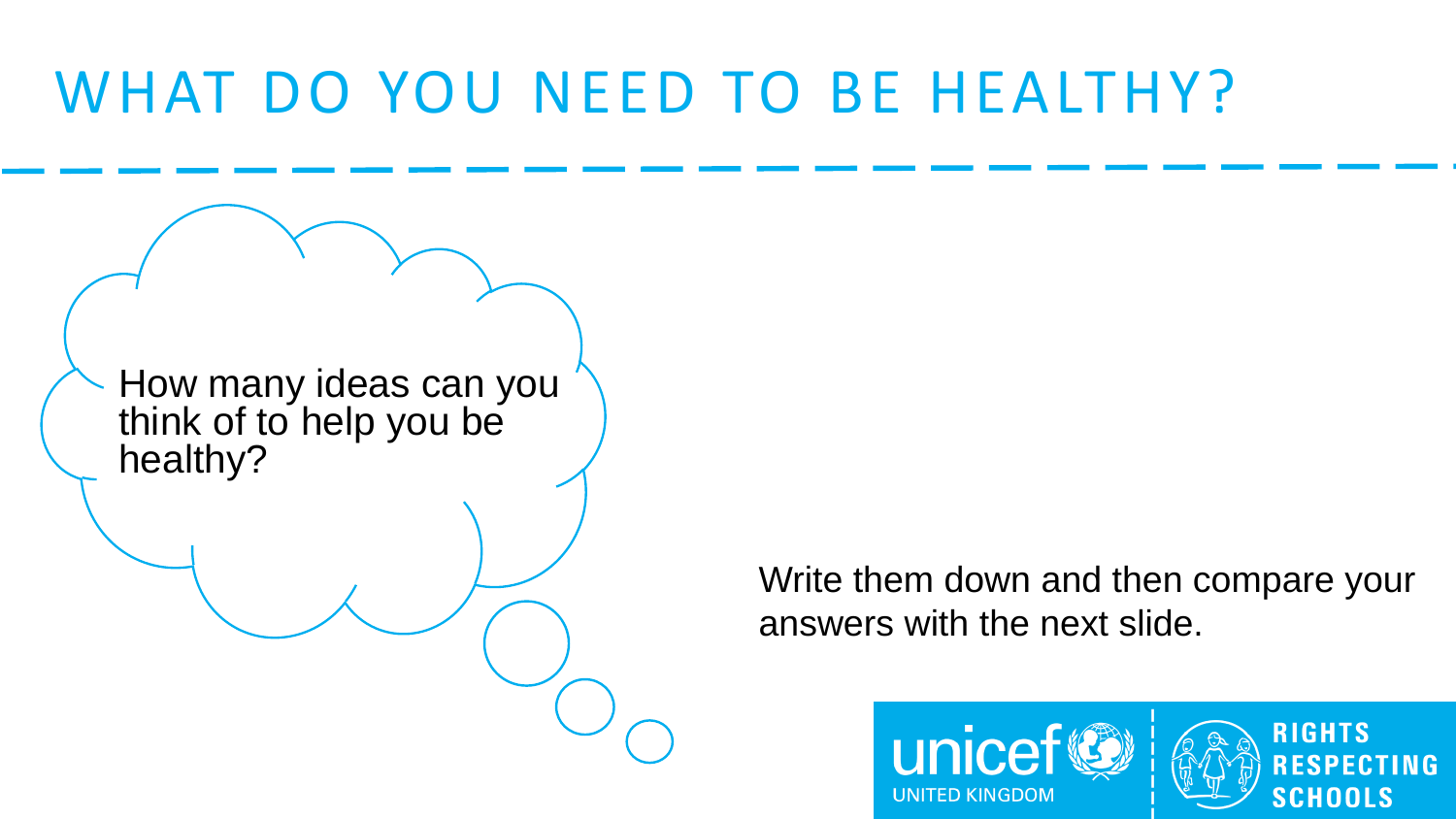### HOW MANY OF THESE DID YOU GET?

- Enough Sleep at least 8 hours
- Nutritious Food fruit and vegetables
- Water  $-$  at least a litre a day
- Good hygiene keeping clean, particularly your hands
- **Exercise**
- A clean environment
- Feeling safe, secure and respected
- Health care To see a doctor or a nurse when you need to and to be vaccinated against diseases

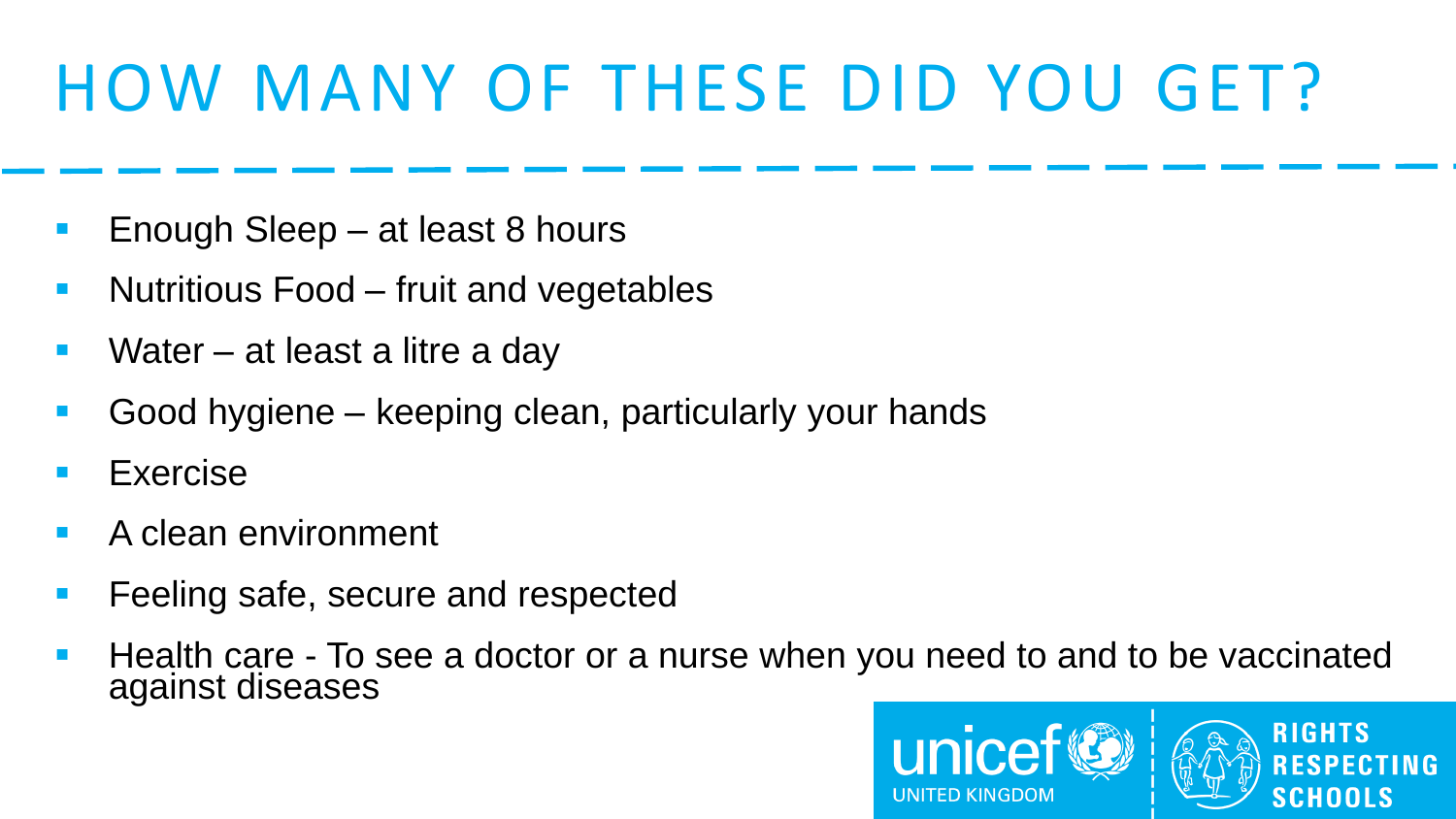# ACTIVITY TIME



**ENVIRONMENT** 

You don't need to do every single activity but if you have time you can do more than one.

Draw or list people who can help you stay healthy and safe. What Make a list with are their jobs? words or pictures of as many kinds of exercise you can think of. Set up an On ධ obstacle course Read and challenge **[Coronavirus: a](https://nosycrowcoronavirus.s3-eu-west-1.amazonaws.com/Coronavirus_ABookForChildren.pdf)**  someone in **book for**  your house to **children** and talk have a go. about what you are doing as a family to keep healthy during this time.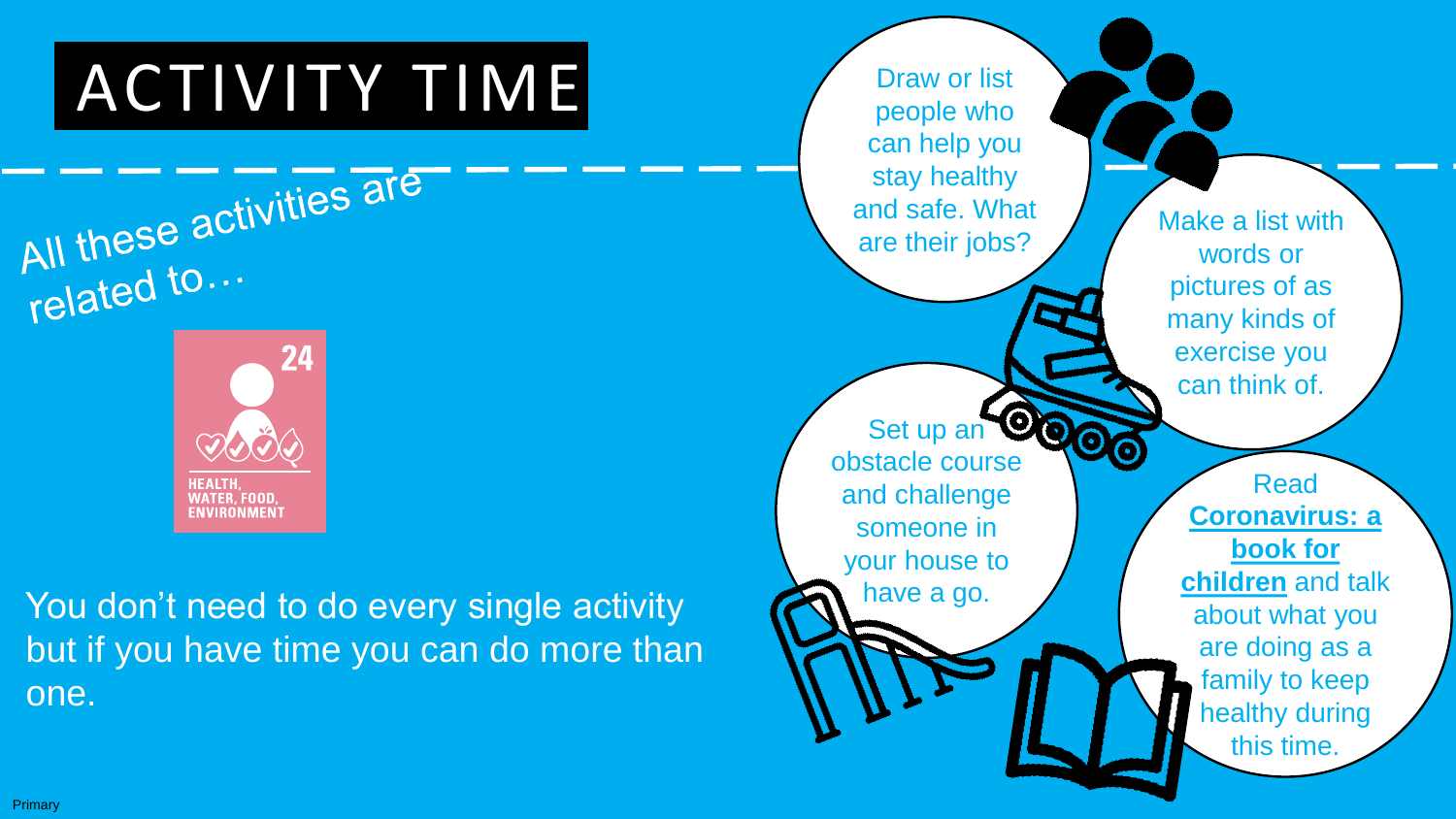### ACTIVITY TIME

Invent a recipe for a healthy snack that you could make for your family.

Have you taught your family to wash their hands carefully? Wat[ch this video on](https://youtu.be/eEeFJcs_euM) YouTube.

Could you create your own video linked to Article 24?

Choose 10 items of food from your kitchen, can you sort them into healthy/not so healthy?

unicef **UNITED KINGDOM** 



 $\bullet$ 

The new hospitals

being built are called

Nightingales. Who are

they named after and

what did this person do

to enable the right to

good quality

healthcare?

Primary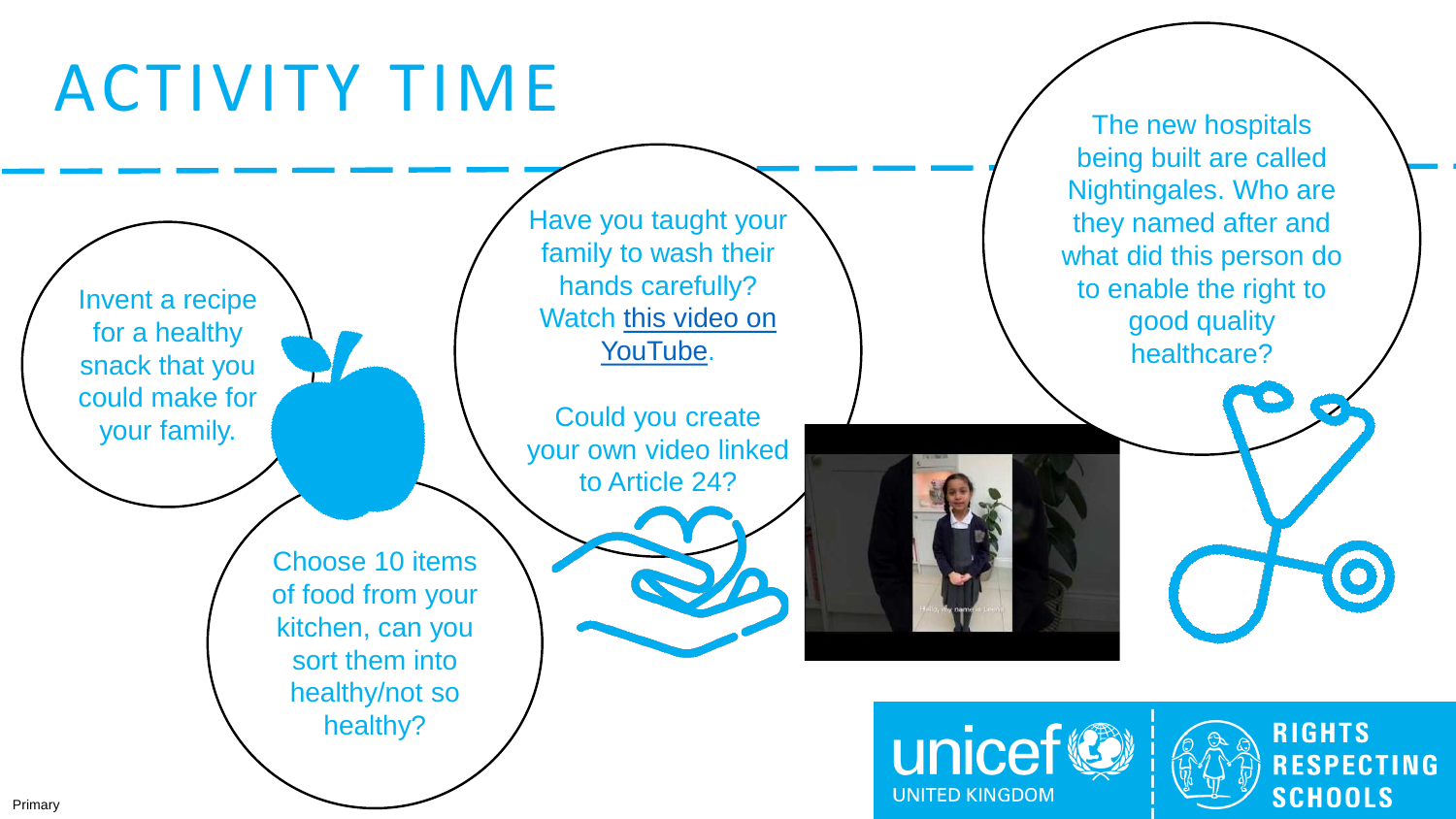## REFLECTION

#### **Spend a few minutes thinking about these questions.**

- **EXTERN What do you do in your own life to respect your right** and other people's right to be healthy?
- How does the woman pictured opposite help us to access health and health services?
- How can we show our appreciation and why is this important?
- Have you taken part in 'Clap for Carers'? What else could you do to show you care? For example you could put a poster on your window or send a picture or a card to say thank you to hospital, local GP or care home.

#### **Write down your answers or talk to people in your home.**



**RIGHTS** 

**SCHOOLS** 

**RESPECTING**